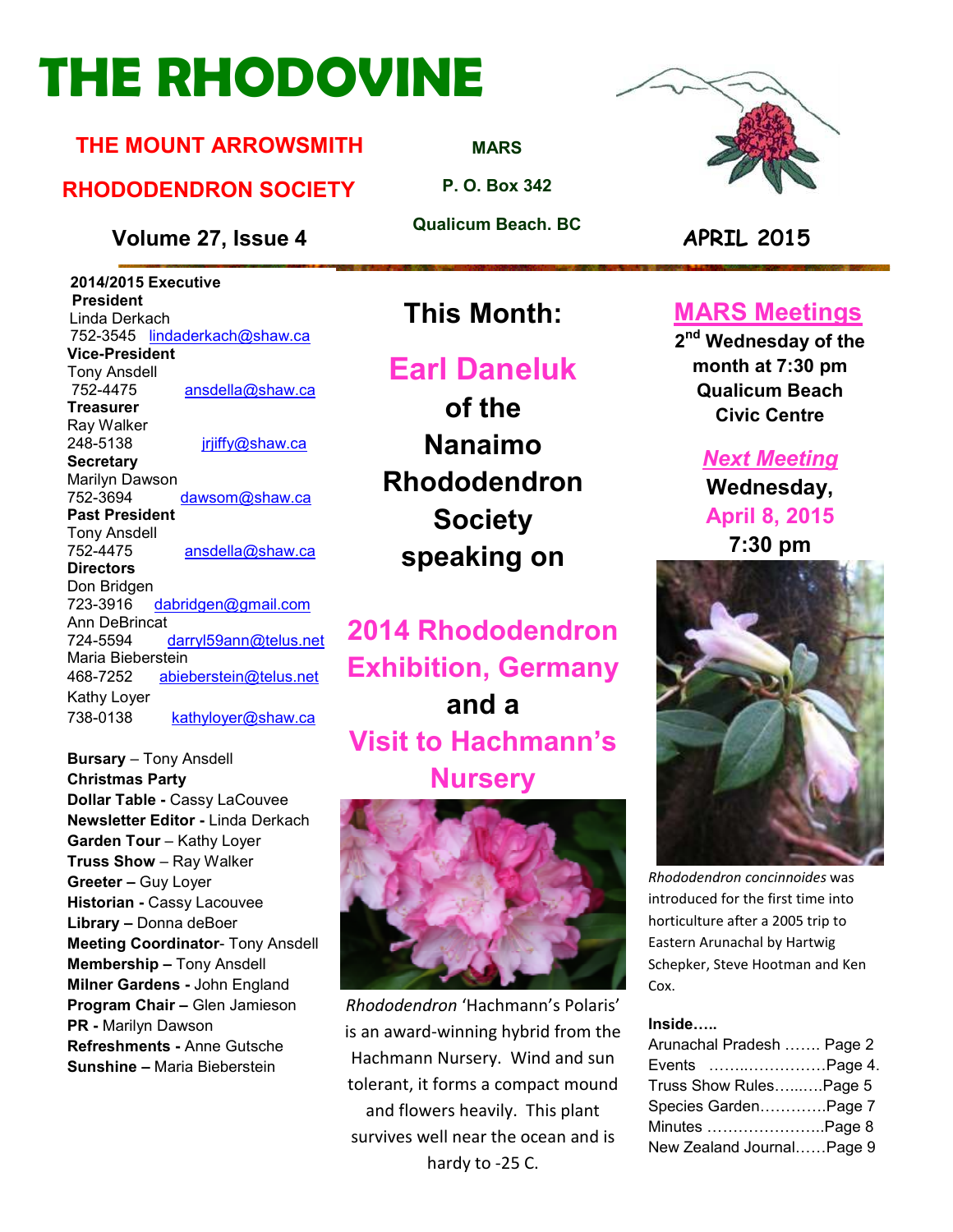## **Coming up in May…**

**A Very Special Program….** 

# **Plant Hunters Extraordinaire**

**Monday, May 4** 

**7:30 pm – Qualicum Beach Civic Centre MARS presents Arunachal Pradesh: On the Search for Rhododendron in an Unknown and Mysterious Part of North-Eastern India** 

**Speakers: Ken Cox and Hartwig Schepker** 



*Looks like fun camping - but not for the faint of heart!* 

**Presentation:** Ken Cox was one of the very first people to get into the remote North

Eastern region of Arunachal Pradesh in 2001 where he discovered a new rhododendron species and introduced several others to cultivation for the first time. Ken and Hartwig teamed up in Eastern Arunachal for an autumn expedition in 2005 and in 2012 Hartwig's expedition to central parts of Arunachal Pradesh turned out to be the trip from Hell, with non-stopping rain, mud, landslides and rebelling porters. Ken and Hartwig will show this amazing, little known part of the Himalaya and reveal its people and plants.



Local hut in central Arunachal

#### **Kenneth Cox (Scotland)**

Born in 1964 into a family of renowned plantsmen, Kenneth Cox is grandson of plant hunter, writer and nurseryman Euan Cox and son of Peter Cox VMH. The three generations were and are considered the world's leading experts on rhododendrons. Kenneth, himself a nurseryman and author,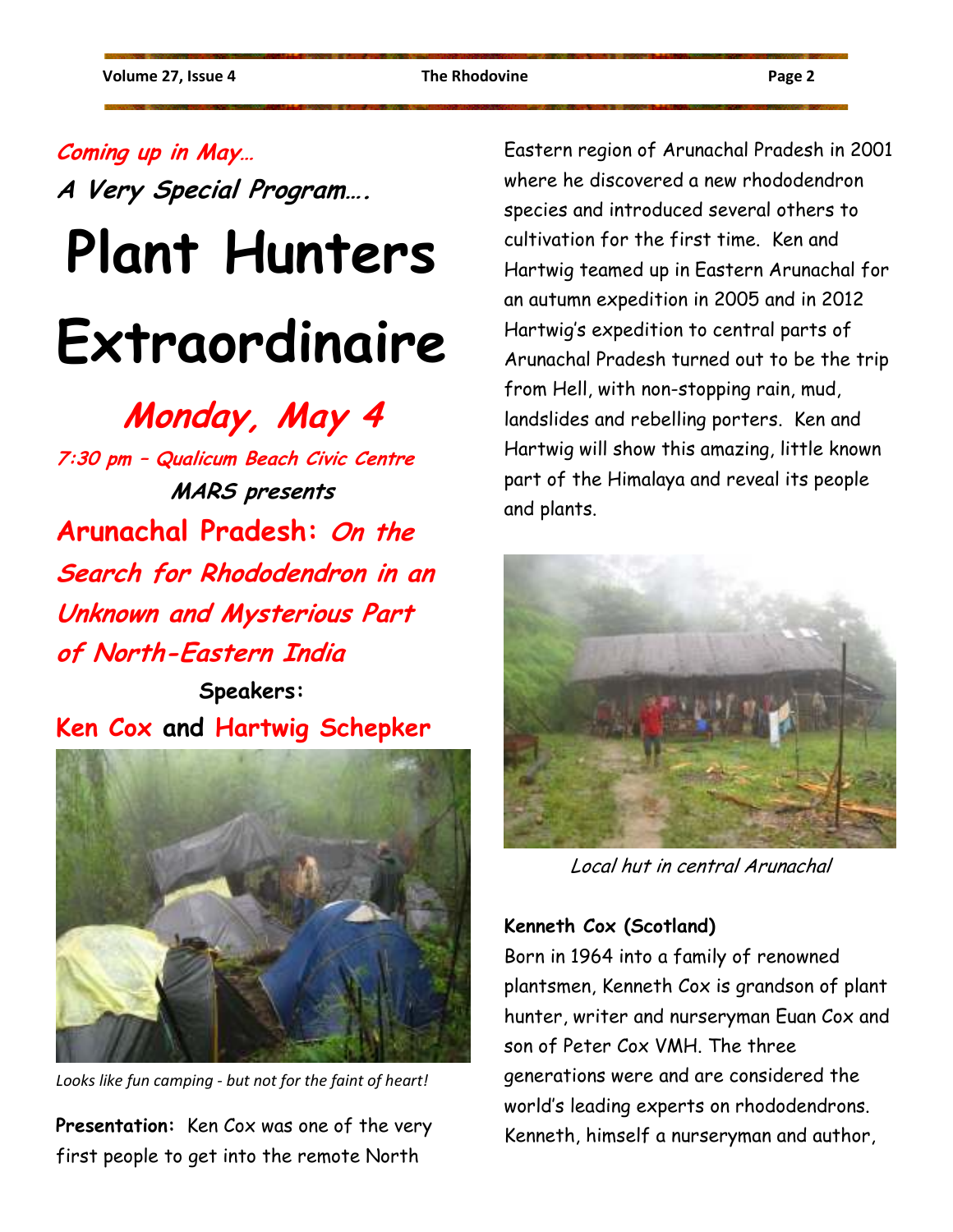has carved out his particular niche in the world of plant-hunting by leading several expeditions to South and South-East Tibet and Arunachal Pradesh, India, 1995 - to the present. Kenneth is managing director of the family firm Glendoick Gardens in Scotland, a garden centre and mail order nursery specialising in Rhododendrons, Azaleas, Ericaceous plants, Meconopsis, Primula and other plants collected by the Cox family around the world. Kenneth is author of more than 10 books on rhododendrons, plant hunting, gardens and gardening including: "The Encyclopedia of Rhododendron Species" (with Peter Cox), "Rhododendrons and Azaleas: A Colour Guide", "Garden Plants for Scotland" (with Raoul Curtis Machin), "Scotland for Gardeners 2009".



Landslide number 79 on the only road into the valley

#### **Dr. Hartwig Schepker (Germany)**

Hartwig Schepker is the Scientific Director of the Botanic Garden and Rhododendron-Park, Bremen, home of one of the largest Rhododendron collections in the world, including hardy and non-hardy species and hybrids. He is also the Secretary of the

German Rhododendron Society and co-editor of the society's publication "Rhododendron und Immergrüne". Hartwig has been on several rhododendron trips in South East Asia and North America, including four journeys to Arunachal Pradesh between 2005 and 2012. His main objectives are to promote the important ecological functions of Rhododendrons in their native habitats and to point out the long and important role of rhododendrons in the history of gardening in Germany. Hartwig is a much sought-after speaker at rhododendron conferences internationally.

## **Upcoming Programs…**

#### **April 8**

 **Earl Daneluk** on: 2014 Rhododendron Exhibition in Germany and a Tour of Hachmann's **Nursery** 

#### **Monday, May 4**

 **Ken Cox** and **Hartwig Schepker** on: Arunachal Pradesh: On the Search for Rhododendron in an Unknown and Mysterious Part of North-Eastern India

## **Reminder…**

Don't forget to bring your cheque book or cash to our **April** meeting. Kim Hammond will be renewing **Milner Garden memberships**  at a discounted price for garden club members.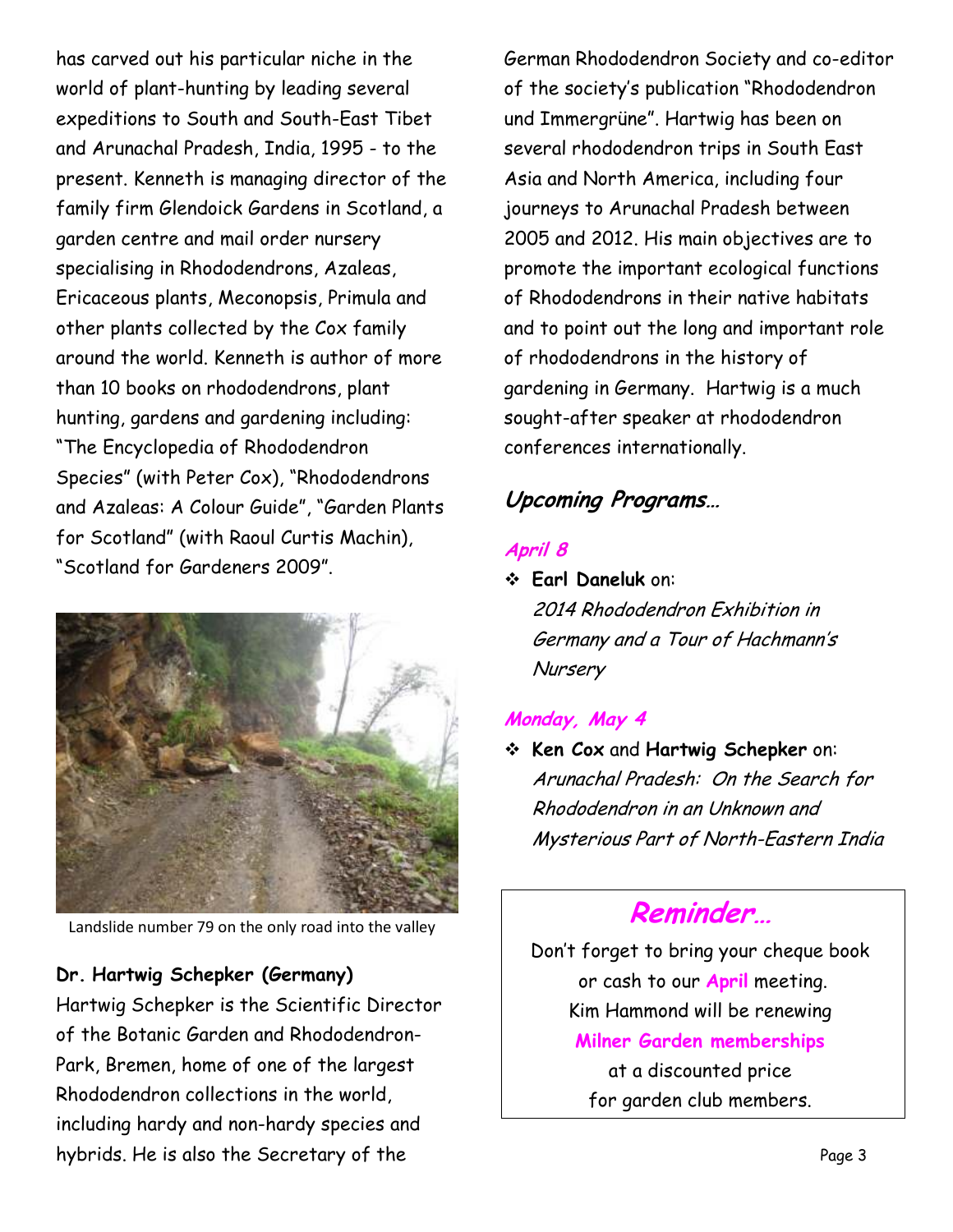## **Exciting Events Coming Your Way… Mark Your Calendar Now**

- **MARS Rhododendron Show & Sale, Parksville Arena Saturday, April 25**
- **American Rhododendron Society International Convention, Sidney May 7 to 10, 2015**
- **MARS Mother's Day Weekend Garden Tour**
- **May 9 and 10, 2015**



At our March meeting, Doug Kitts won this healthy but lanky *Rhododendron* 'Aladdin'. Following discussion with Terry Richmond, some judicious pruning resulted in a stouter plant that will grow in a more pleasing manner. Look to the right…

## **From Your President….**

#### Linda Derkach

"Oh to be on 'Vancouver Island' now that April's here" …. familiar words from Robert Browning with a bit of a twist. And oh so true! For our joyous spring season actually started in February and shows no sign of abating. After what seemed to be a long, long winter, the thrill of new growth is experienced every day – hellebores, rhododendrons, snowdrops, grape hyacinth, daffodils, native allium, epimedium, pulmonaria, flowering currant, cyclamen, primula…..joining the spring chorus. Added to this horticultural splendour is the spectacle of the Brant returning to re-gain their strength on the herring roe, alongside eagles, herons, sea lions and every gull that ever inhabited the east coast of the island.

If this weren't enough to keep us busy and content, there are the famous MARS events and programs to fill our spare time. Be sure to volunteer for the **Rhododendron Show and Sale** on April 25 and the **Mother's Day Weekend Garden Tour** on May 9 and 10. And not to be missed is the **ARS 2015 Convention** in Sidney, BC preceded by our special presentation of **Ken Cox and Hartwig Schepker** on Monday, May 4. Great times are ahead!! ……Linda



Pruned to the next whorl of leaves, 'Aladdin' will grow hopefully - to be bushy and beautiful.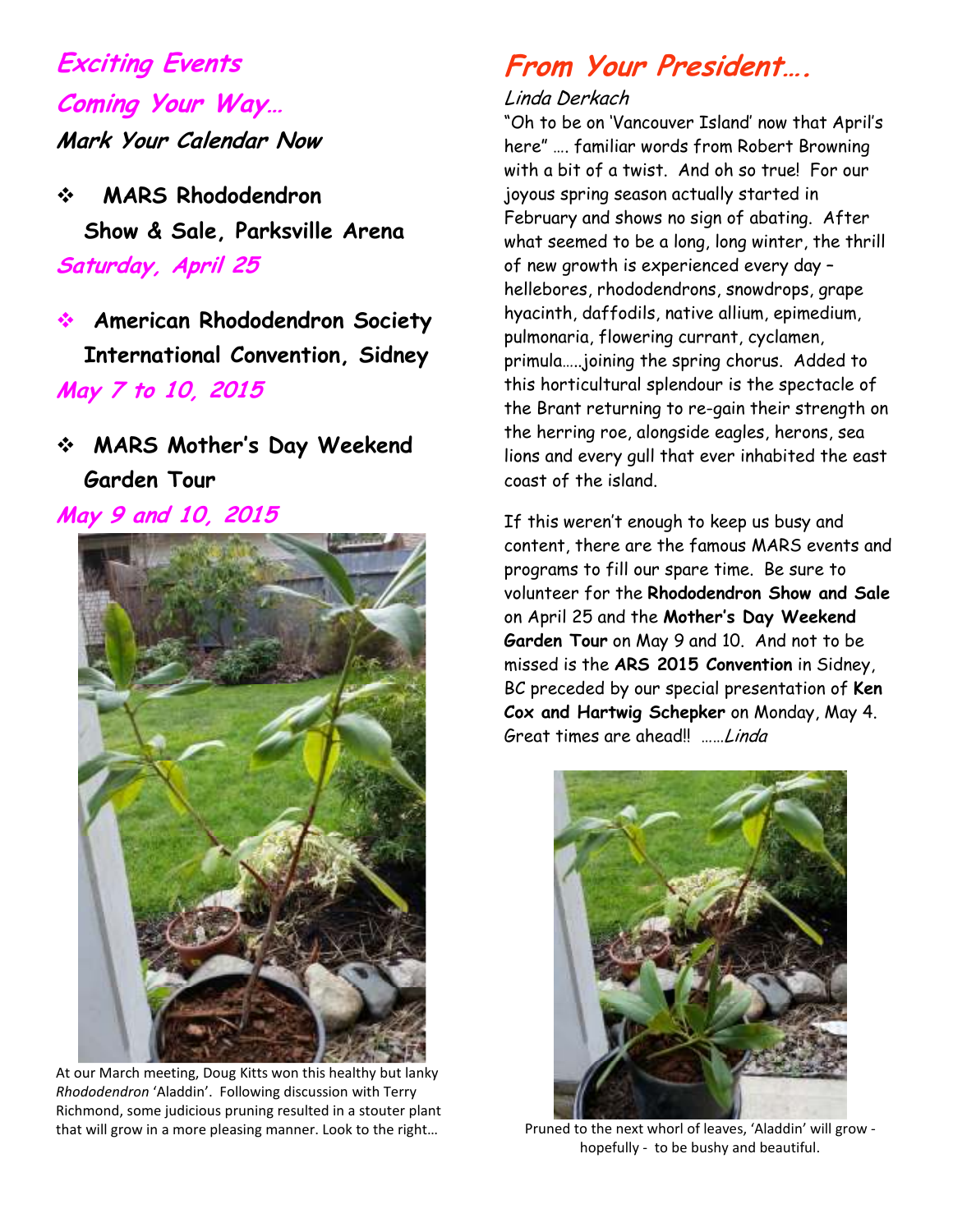#### **Rhododendron Show and Sale Saturday, April 25, 2015**

#### **Procedures and Regulations**

Here are the rules for the annual MARS Rhododendron Show and Plant Sale. Following are details of how and when to enter your trusses (rhododendron blooms).

#### **1. Eligibility**

Exhibits in most categories will be accepted from members of MARS and non-members in the area. Note the Novice category is open only to new MARS members (three years or less). All members of a household will be considered to be one exhibitor.

#### **2. Entries**

All entries shall have been grown by the exhibitor for at least 6 months and primarily cared for by the competitor. Only one entry of each name in each category per exhibitor please. For example, *R. macabeanum* could be entered in the species category and the appropriate color category, but not twice in the same category. Extra blooms are encouraged but will be for display only. All entries should be taken from plants grown without artificial protection, except for the category 'Protected' which is for the non-hardy.

#### **3. Definitions**

- Species: Botanically identified plants originating from seeds or cuttings
- Hybrid: Plants resulting from cross-breeding of more than one species, hybrid or combination thereof
- Truss: A single rachis, i.e. all florets coming from one bud
- Spray: Multi-stems emerging from a single stem
- Hammerhead: Truss with multiple rachides emanating from a single terminal
- Unknowns: A bloom whose identity is unknown to the owner and therefore cannot be judged;

Unknowns provide extra color for the Exhibition Table.

#### **4. Exhibitors**

- Shall make an effort to identify each truss
- Entries will be accepted from 7 am to 8.30 am at the Parksville Curling Club
- Entries and ribbons may be removed at 2 pm, but not before.

#### **5. Preparation of Trusses**

- Blooms should be selected when they are at the peak of their development
- Blooms should be cut from well-watered plants during the coolest part of the day
- Blooms should be carefully groomed. Damaged or dead twigs, leaves, bud scales and flower pips should be removed
- Cleaning or washing of leaves is advised, but no artificial polishing is allowed
- Use suitable containers to retain water during transportation to the show. Chemical additives to preserve bloom freshness can be used.

Participants' guide: Everyone who has blooming plants in their garden is encouraged to bring trusses either for judging or display. All categories, except the Novice category, are open to members and non-members alike. The Novice category is open to MARS members only.

Members should familiarize themselves with the categories and, a few days before the show, look around their garden and see what can be entered. **Categories** are: Red, Pink, White, Blue Collection, Yellow Collection, Foliage, Lax Truss, Spray, Species Large Leaf, Species Small Leaf, Hammerhead, Novice and Protected (such as *madenii* and *vireyas* that need winter protection here).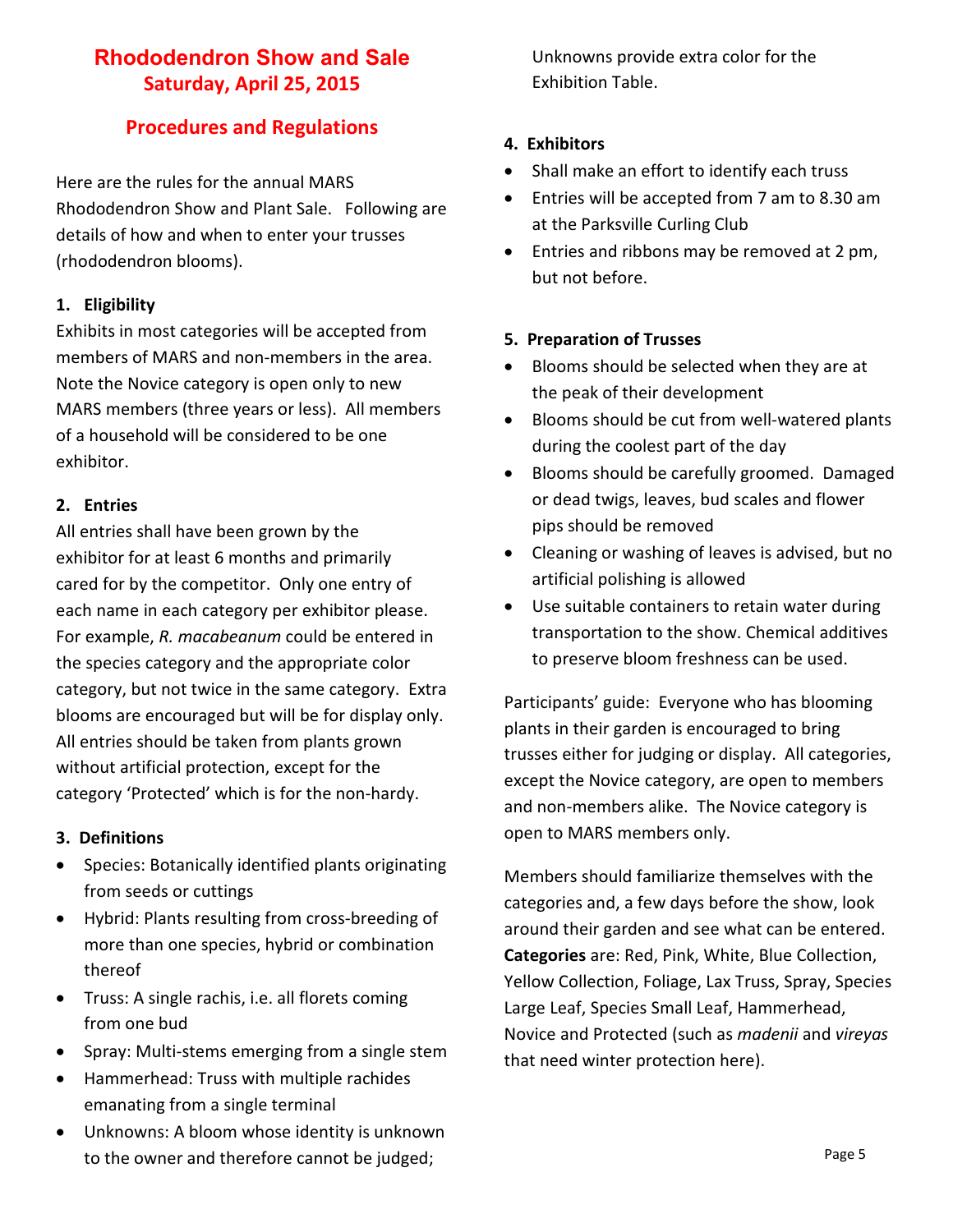#### **The Four-Step Process to Enter Blooms in the MARS Rhododendron Show**

#### **1. Register**

Proceed to the Registration Table, sign in and pick up a competitor number and a number of dots. You will need a dot for each entry.

Proceed to the Labelling Table and leave your list of Truss names. Lists will be taken in order. Please don't shout out entry names. There may be a wait for plant names if a lot of people come at the same time.

#### **2. Put Trusses in Bottles**

Nearby is a table with bottles and corks. Take one bottle for each truss, put a numbered dot on the bottom of each bottle, making sure first that it is dry. Don't turn the bottle over; it's full of water. Place a truss into each bottle using a cork to hold it securely if necessary.

#### **3. Label Trusses**

Leave trusses on the Work Table and go to the Labelling Table to pick up labels. Take trusses and labels to the Holding Table. At any stage, feel free to ask for help.

#### **4. Position Trusses in their Categories**

From the Holding Table, trusses will be taken by a designated volunteer to the judging area and placed in the appropriate category. The label is placed in front of each truss. All categories are clearly labeled.

All trusses must be in place by 8:30 am so judging can start on time. Late entries will go to the Exhibition Table. Please bring as many extra trusses as you can for the Exhibition Table.

## **Time to Start Potting Up! Rhododendron Show Reminder**  Marilyn Dawson

MARS will have its own table at the Rhododendron Show and Sale on April 25 and will need members to help sell the plants.

Shifts will be arranged so no one will have to be there the entire time of the sale which is 9 am to 2 pm. Barbara Kulla will organize the shifts. Please talk to her if you are available or email bkulla@shaw.ca

Plants should be good looking, in clean pots and labelled. They will each be given a tag to identify them to the cashiers as MARS plants. They can be rhododendrons, perennials, ferns or companion plants, but limited in quantity to six of any one kind. If in doubt about a plant, ask either Barbara or Marilyn Dawson dawsom@shaw.ca for clarification.

The show and sale opens at 10 am to the public, but MARS volunteers are permitted to shop for an hour before opening.

It's time to start potting!

#### **MID ISLAND FLORAL ART CLUB APRIL MEETING NOTICE**

**Thursday, April 9, 1:45**  at St. Stephens United Church Hall 150 Village Way, Qualicum Beach

> For Information call Joanne 250-757-8969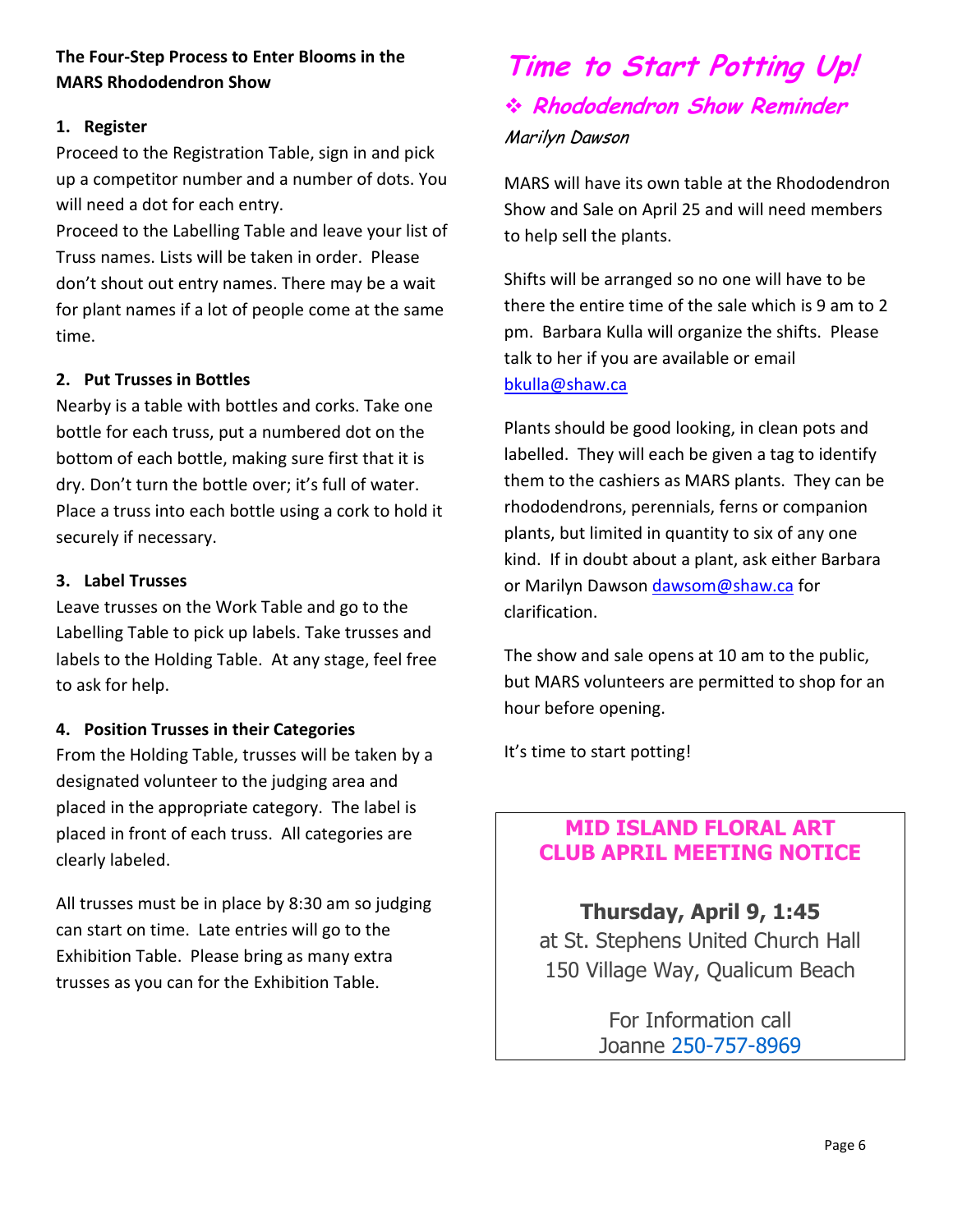## **Species Garden at Milner Takes the Next Step**

#### Marilyn Dawson

The much talked-about Rhododendron Species Garden took another step forward recently when the Advisory Group met at Milner Gardens and Woodland and agreed on a tentative date for the signing of the Memorandum of Understanding. Five island chapters of the ARS have pledged an initial \$20,000 which will be matched by Milner Gardens and Woodland. The money will be held in a separate account.

Former Milner Executive Director Jim Cadwaladr with the aid of members of Milner Gardens and the rhododendron clubs - has drawn up the detailed landscape plan on the  $5/8^{th}$  of an acre behind the Milner gift shop. This site for the proposed project will see the removal of some trees to allow more light into the area.

Meanwhile the Plant Advisory Committee has decided the collection of species will include rare or endangered species, parents of hybrids currently at Milner, geographical representatives and companion plants. It is researching suitable plants for the area. Planting is not expected to begin for at least another year, although specific plants may be acquired as they become available. Strict attention will be paid in verifying species and only those certified by the Rhododendron Species Foundation in Federal Way, Wash. will be acceptable.

Milner has made available a special holding area for early purchased plants and chapter volunteers will monitor their care.

Additional funding for the project will be needed and eventually a fundraising campaign will be launched. Donations made to Milner Gardens and Woodland Society are tax deductible and can be earmarked specifically for the species project.

## *ARS Convention Sidney, BC*

#### *Marilyn Dawson*

At the recent Convention Planning Committee meeting, members learned the following:

- Garden tours are filling up, some more popular than others. The only tour dropped so far for lack of interest is Butchart Gardens.
- Photographers are urged to check the deadlines in JARS for submitting their digital photos.
- There will be training for certain volunteers including the bus captains, but an attempt will be made to get volunteers from distant areas together only once.
- The early bird rate has been extended to April 15.
- Volunteers and committee members will be treated to a barbecue at the home of Roy and Lois Blackmore on May 28 as a special thank you.
- Ian Efford of the Cowichan Valley RS has put together a booklet on the gardens of Vancouver Island that are in the public domain. It will be for sale at the convention and will also be available for a 40% discount to rhododendron chapters that put in a large order.

## *Reminder…*

**Register soon for the 2015 ARS Convention**  Fabulous gardens! Outstanding speakers! Fun and Camaraderie!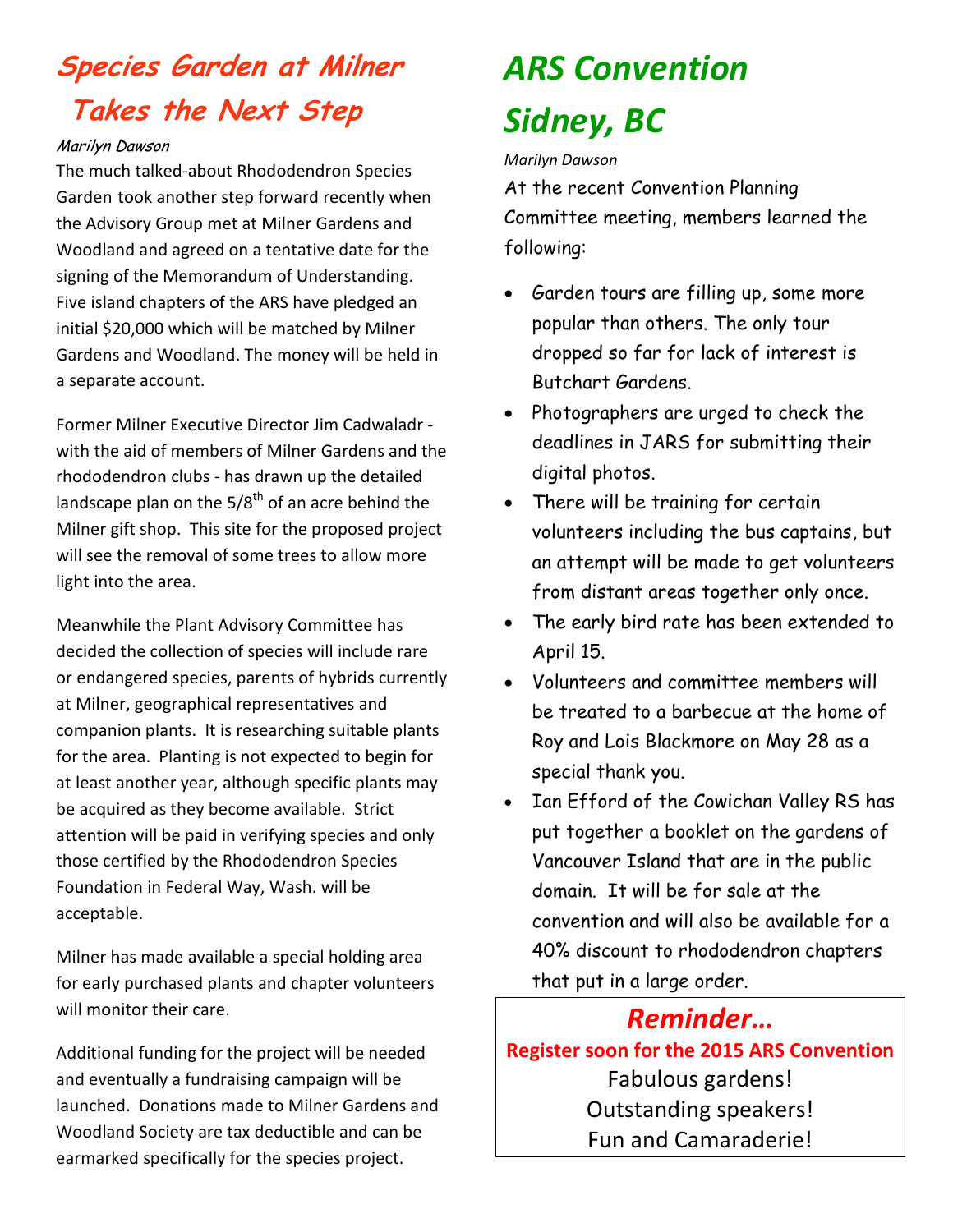## **Mt. Arrowsmith Rhododendron Society General Meeting March 11, 2015 Qualicum Beach Civic Centre at 7:30 pm**

#### **Refreshments:** Provided by many chapter members

**Draw prizes**: Pink azalea, *Rhododendron* ' Aladdin', *R*. 'Elizabeth', *R*. 'Bert Larson', *R.* 'Cherries & Merlot'. Winners were Arlene England, Joan Rich, Doug Kitts, John DeBoer of MARS and June Bouchard from Nanaimo RS.

About 65 - 70 people, many from Nanaimo and North Island RS turned out to hear Douglas Justice, associate director and curator of collections at the UBC Botanical Garden. His subject was biodiversity in the garden, not surprising as he is a well- known advocate of trees and natural ecosystems. Essentially, he said, a healthy garden attracts all sorts of creatures, some beneficial, some not, and some that are microscopic. He had some simple rules to achieve this garden:

- Plant what grows where it grows best.
- Use different materials in different habitats.
- Age matters. Keep some dead material to decay at its own rate and harbor a home for seedlings or beneficial creatures.
- Provide food diversity. Birds and insects are attracted to various surfaces. Plant to attract various birds, butterflies etc.
- Chickadees are worth attracting; they are very effective at eating scale insects.
- Reduce disturbance to the soil. Dense plantings and ground cover are important.
- Don't be too clean. Natural debris provides home to many beneficial insects..
- Provide water.
- Compost as much as possible.

President Linda Derkach thanked the speaker for his presentation and also thanked Anne Gutsch for coordinating the coffee table. A very short business meeting followed the break. Rather than a sign-up sheet for attendance, everyone was given a raffle ticket for the door prize as they entered; raffle prizes were sold at the usual price.

**Garden Tour**: Kathy Loyer said the gardens have been finalized and Gillian Walker and Mazie Walsh were canvassing for sitter sign-ups, particularly important this year because many MARS members will be at the ARS convention in Sidney on May 9. The signup board will also be brought to the April meeting.

**Rhododendron Show and Sale**: Ray Walker also had a sign-up sheet for the annual sale at the Parksville Curling Club on April 25, with lots of slots to be filled. This year MARS will have its own table and members are encouraged to bring good looking plants for sale. The pot luck after the show will be at Ray's home in San Pariel at 5 pm.

**Meeting adjourned: 9:25 pm**

#### **Wednesday April 15**

#### **Eaglecrest Garden Club**

meets at 7:00 pm, in QB Civic Centre. **Kathy Claxton's topic:** 

#### **Divide and Multiply Perennials**

There will be a hands-on demonstration of how to increase your favourite plants. All welcome. Non-members: \$2.00 Contact person: Marilyn: 752-2405

#### **Saturday, April 25**

**Eaglecrest Garden Club Annual Plant Sale 8:00 am to 12 noon 531 Yambury Road, Qualicum Beach** Master Gardeners on site.

#### **Eswyn's Alpine & Rock Garden 5th Anniversary Open House**

**Saturday, April 25, 2015 10 am – 2 pm Nanoose Place 2925 Northwest Bay Road Nanoose Bay Coffee – tea – Plant Sale Everyone welcome! Info? Elaine at 250-248-9568 or nuttalbay@shaw.ca** *Facebook/Eswyn's Alpine & Rock Garden*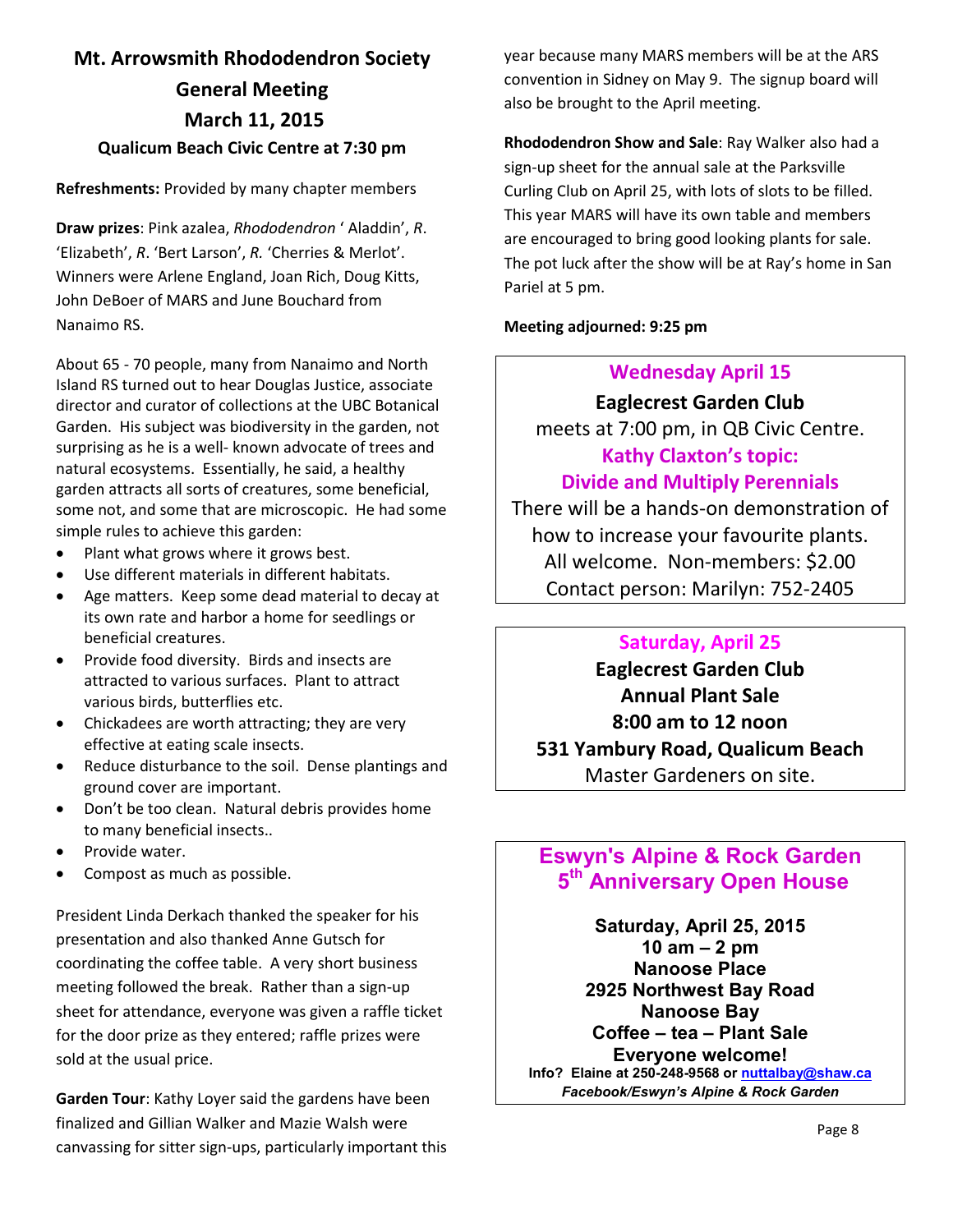## *New Zealand Paradise….*  **Maple Glen Garden and Nursery**

*Words and Photos: Linda Derkach* 

Imagine a place that has everything – exquisite plants, stunning views, lakes, brooks, exotic birds and wildlife in abundance – and you could be in 25 acre Maple Glen, the garden of the Davison family on the South Island of New Zealand. My first thoughts as the garden unfolded before us: great respect for the artistic eye that created this masterpiece, and total awe for the family whose labour of love keeps the garden looking effortlessly immaculate.

My travel notebook from October 19, 2014 reads: *Maple Glen – awesome!* That says it all…plus a very large number of photos from which it was very difficult to choose but a few to share this paradise.



Healthy, mature plants sweep down into the glen and up the next rise.

See more of this spectacular garden at www.mapleglen.co.nz



Looking down the glen to one of many ponds, we see sheep grazing and just beyond a new creation of rhododendrons and trees sweeping up the hill.



Rhododendrons nestle around the edge of this small pond where black swans were nesting – and approaching us rather aggressively!



Rhododendrons and their companions congregate around this pond, joined by many Japanese maples, elms and birches starting to leaf out in the New Zealand spring.